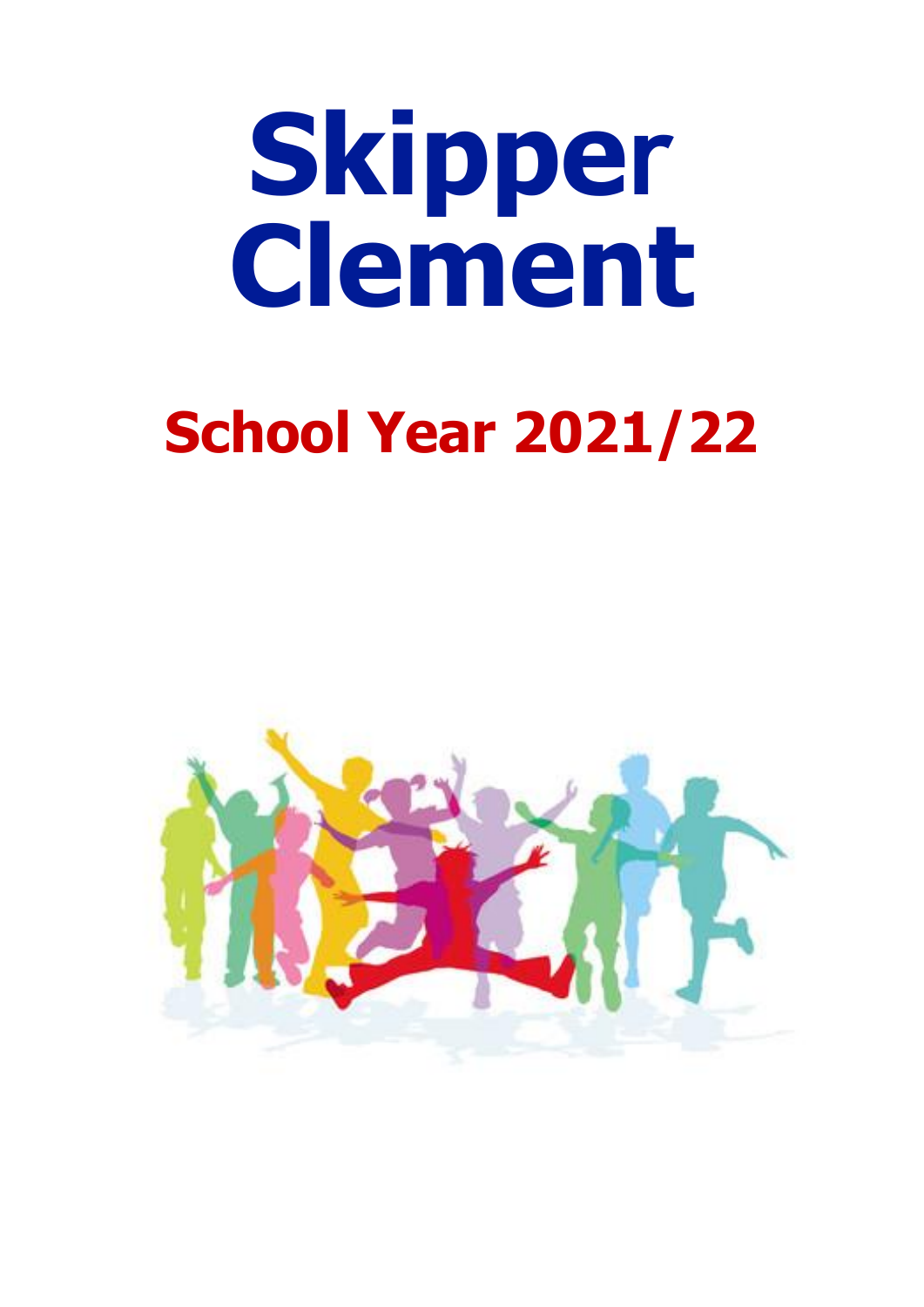#### **Index**

- 1. First day after the summer holidays
- 2. School timetables 2021/22
- 3. Holiday plan 2021/22
- 4. Payments 2021/22
- 5. School fees 2021/22
- 6. SFO (After School Services) 2021/22
- 7. Financial help with school fees and SFO 2021/22
- 8. School dentist during the summer holidays
- 9. School Library
- 10. Bus card
- 11. Addresses, telephone, office hours, etc.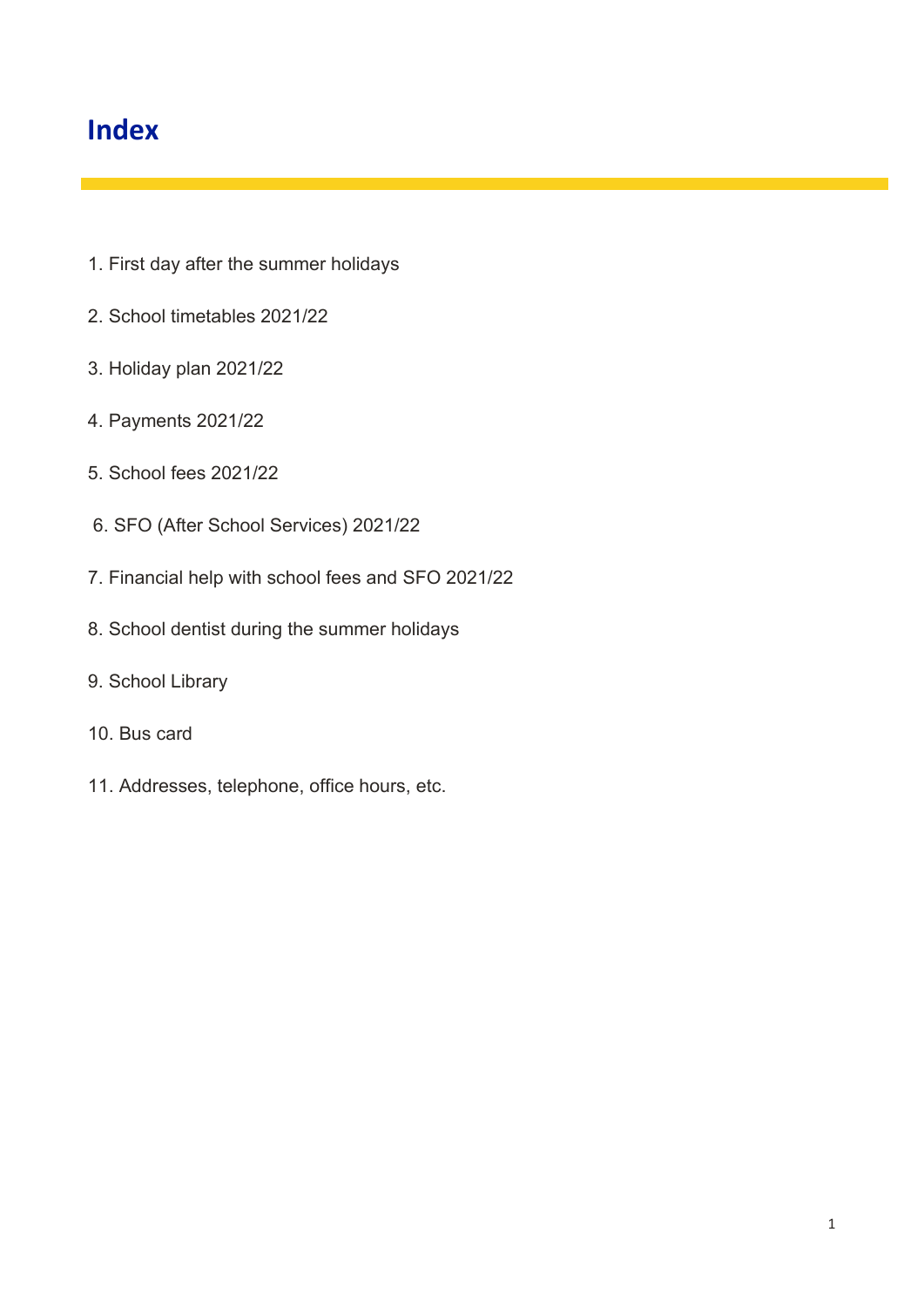#### 1. First day after the summer holidays

#### **Tuesday 10 th August**

*8.10 1. – 9. klasse and Stages 2 – 9* Meet in the school hall, welcome by the School Principal The classes are with the class teacher until 11.25.

#### *9.00 Euro Classes/10 kl. (dansk afd.) and S10-S11*

Meet in the school hall, welcome by the School Principal The classes are with the class teacher until 12.30.

#### *10.00 O. klasse og Stage 1*

Meet in the school hall, welcome by the School Principal The classes are with the class teacher until 13.00, hereafter SFO is open.

Parents are welcome to stay for the first hour.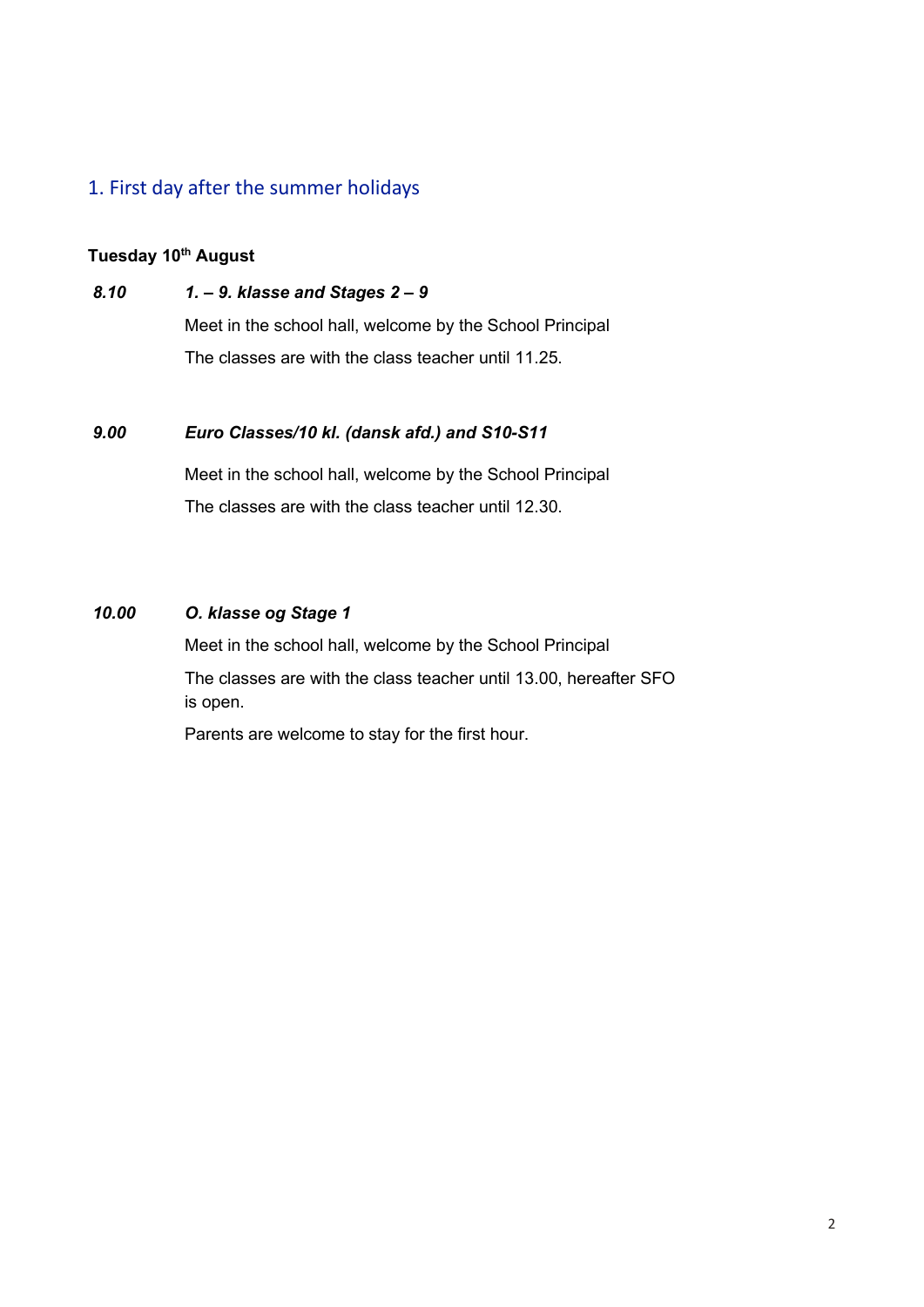#### 2. School Timetable

This can be downloaded from the front page of the school under "Practical Information" from 1<sup>st</sup> July.

Website: [www.skipper-clement-skolen.dk](http://www.skipper-clement-skolen.dk/)

#### 3. School Calendar

The school holiday timetable can be seen on the school's website under "Practical Information" from 1<sup>st</sup> July.

Website: [www.skipper-clement-skolen.dk.](http://www.skipper-clement-skolen.dk/)

#### 4. Payments 2021/22

The school starts with monthly payments from August  $1<sup>st</sup>$  2021. This means that school fees payments, SFO, school camp, book replacement, purchase of calculator in the future will be charged monthly from August to June (July free of charge). The deposit (minus registration fee) will be deducted from the first two invoices.

All debtors must register with Betalingsservice. New parents have 3 months to register with betaling service. You must register at your bank, unfortunately, we cannot do it for you. The school fee payments will be deducted automatically from the account of everyone who has registered with 'Betalingsservice'.

Registration and withdrawal of SFO / club is on the school's website and is valid from the date the form is completed. The withdrawal deadline is the current month plus one month. Full months are paid. Holiday payment for SFO is still per day.

#### 5. School Fees

| <b>Danish Department:</b>                                          |                     |
|--------------------------------------------------------------------|---------------------|
| Børnehaveklasse - 9. klasse                                        | 1,890 kr. per month |
| Sibling reduction:                                                 |                     |
| $2nd$ child                                                        | 240 kr. per month   |
| $3rd$ child                                                        | 480 kr. per month   |
| $4th$ child                                                        | 1,890 kr. per month |
| In 5 <sup>th</sup> class additional per instalment for school camp | 255 kr. per month   |
| In $8th$ class additional per instalment for school camp           | 330 kr. per month   |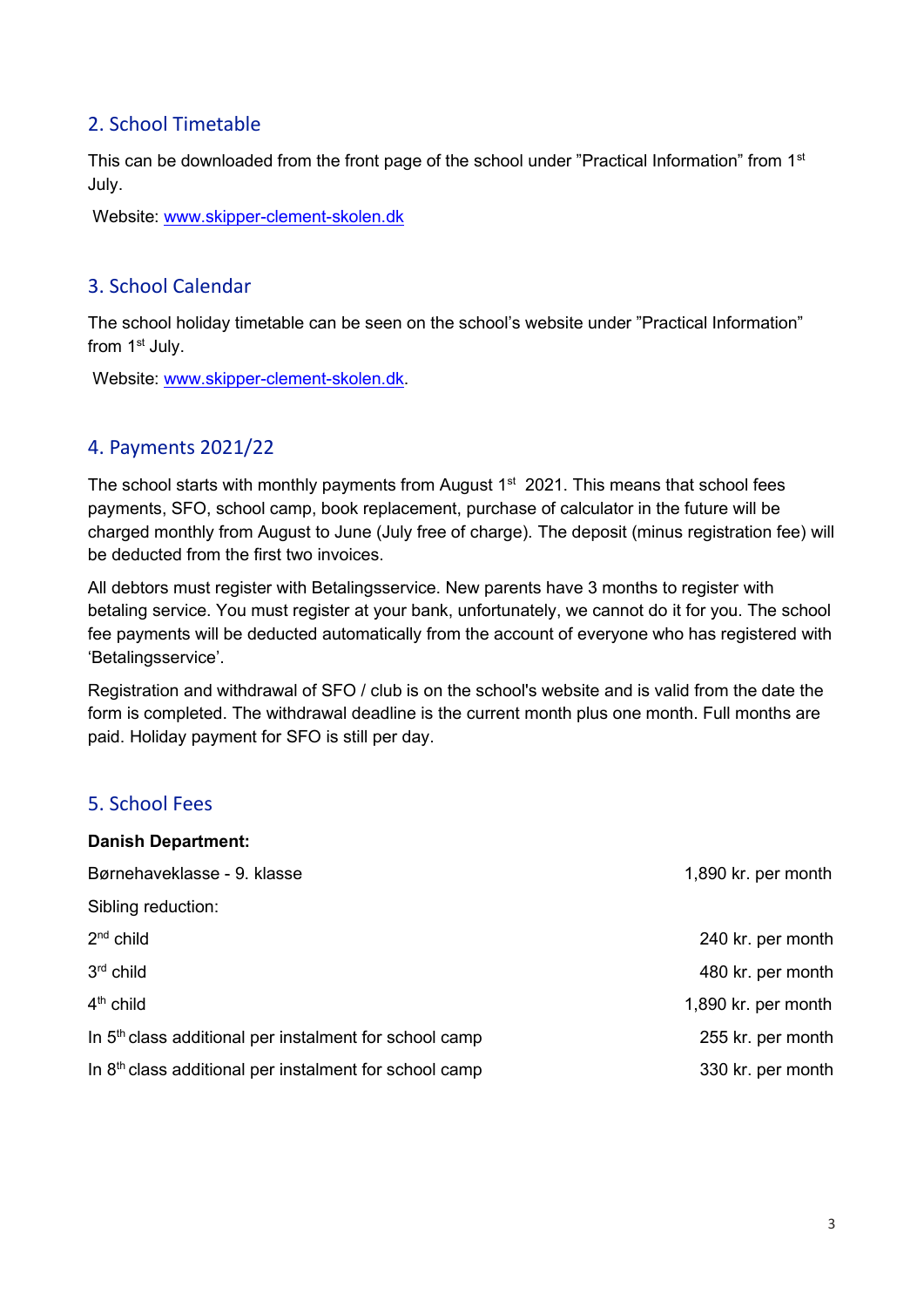| Euro Classes/10. Kl. (Danish Dept.) |  |  |  |
|-------------------------------------|--|--|--|
|-------------------------------------|--|--|--|

| School Fee:                                                | 1,890 kr. per month |
|------------------------------------------------------------|---------------------|
| School trips in total 14,050 DKK, will be paid as follows: |                     |
| Prepayment when accepted                                   | 8,000 kr.           |
| School trip 11 months of                                   | 550 kr. per month   |
| International Department; for students with CPR number.    |                     |
| Stage 1 to Stage 11                                        | 2,345 kr. per month |
| Sibling reduction:                                         |                     |
| $2nd$ child                                                | 1,095 kr. per month |
| $3rd$ child                                                | 1,095 kr. per month |
| $4th$ child                                                | 2,345 kr. per month |
| <b>School trips</b>                                        |                     |
| In Stage 6 additional per instalment for school camp       | 185 kr. per month   |
| In Stage 8 additional per instalment for school camp       | 365 kr. per month   |
| In Stage 10: additional per instalment for school camp     | 365 kr. per month   |

**New students for admission, there is a 1,000 kr. enrolment fee.**

#### 6. SFO (After school services & Club)

#### **Fees are payable with 4 instalments per school year.**

For students in  $0 - 3<sup>rd</sup>$  Grade and Stages 1 – 4 the school offers SFO after school hours. There are three levels of fees:

| 1. 10 hours per week: | 1,050 kr. per month |
|-----------------------|---------------------|
| • Sibling reduction   | 220 kr. per month   |
|                       |                     |

KLUBBEN (4.-5. klasser and Stages 5 & 6): 695 kr. per month

From 1<sup>st</sup> August 2021, we have chosen to change our SFO modules so that there will only be 1 module instead of 2. This means that SFO can be used freely no matter how many hours are needed for the individual weeks. It will be more flexible for all families not to have to count hours, for example, when there are trips or other activities that the children would like to participate in.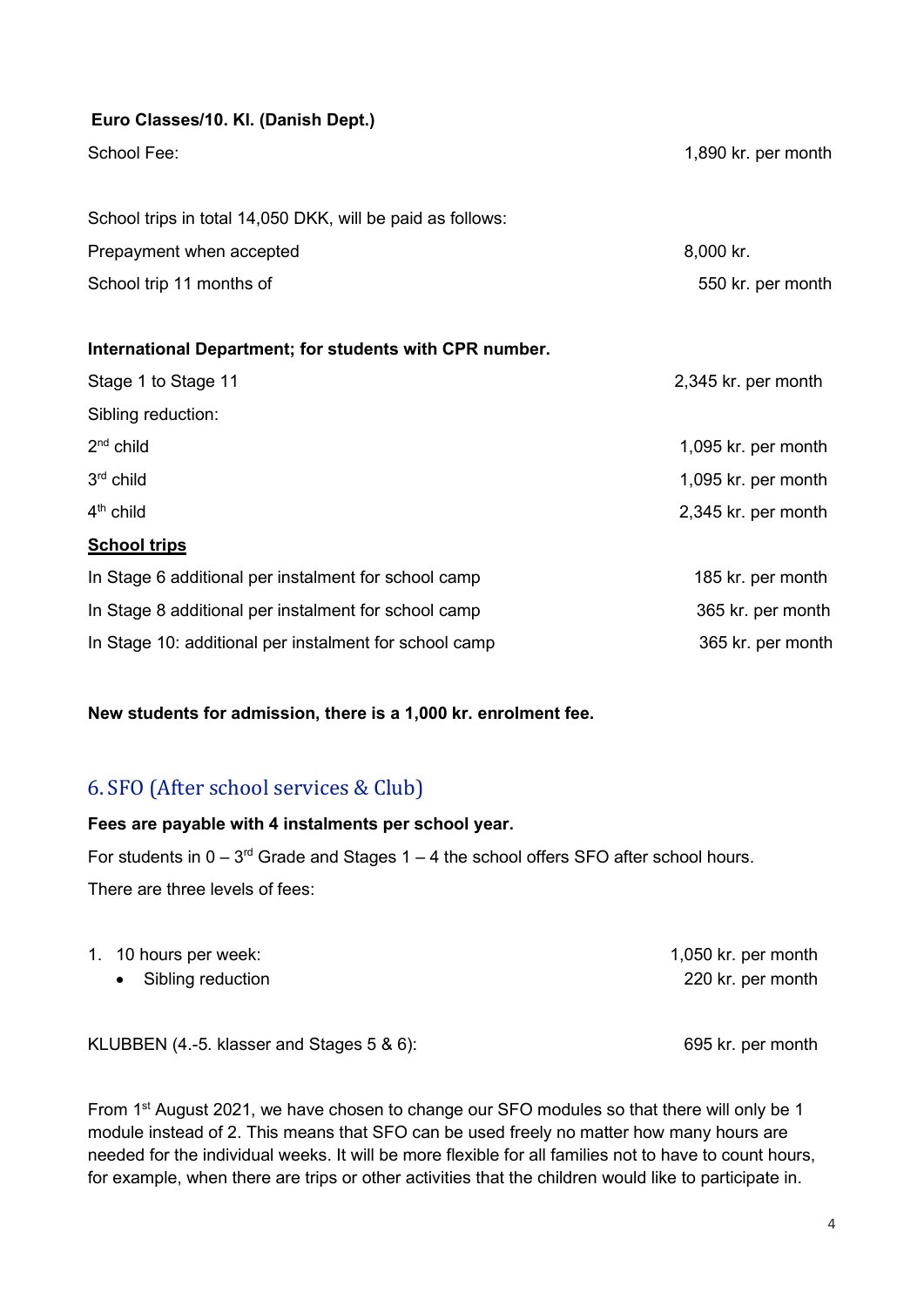**Registration in SFO and club is done via the form on the school's website under the tab SFO.**

**Withdrawal from SFO and club takes place via the form on the school's website under the tab SFO** and is valid from the date the form is filled in. The withdrawal deadline is the current month plus one month. Full months are paid. Holiday SFO payment is still per day. **Payment deadline is the 5th of the month (July free of charge)**

The 1<sup>st</sup> payment for SFO will be sent on a separate FI-kort in August/September.

Instalment 2, 3 and 4 will follow the school fee payments.

SFO is open from 6.45—8.00 and from 11.30—16.30.

SFO starts in week 32. Registration with the SFO leader.

#### 7. Application for financial help with School Fees, and SFO

The application for help with school fees and SFO can be found on the school's website under "Practical Information" or in the school's office. You can apply once a year.

Latest date for application: 27th August 2021. **Please remember to submit an application for each school year.**

Eventual grants will be deducted in the  $3<sup>rd</sup>$  and  $4<sup>th</sup>$  instalment.

#### 8. School Dentist

Skipper Clement School uses the dentist clinic at Filstedvejens Skole:

Filstedvej 16, 9000 Aalborg – Tel. 99 31 76 70

#### **The dentist during the summer holiday:**

Filstedvejens's dentist is closed during the summer holidays. Emergencies during the summer holidays please contact the dentist clinic at Filstedvej:

Filstedvej 10, 9000 Aalborg

Tel. 25 20 29 00 (8.00 - 15.00)

Personal inquiry from 8.30 – 12.00

In case of a toothache, contact Filstedvej 10, 9000 Aalborg

In case of a toothache on Saturdays, Sundays and public holidays contact Filstedvej 10, 9000 Aalborg between the hours 9.00 – 10.00.

Contact tel. 70 20 02 55

REMEMBER: If you go to a private dentist clinic you cannot be sure that the "kommune" will pay the bill.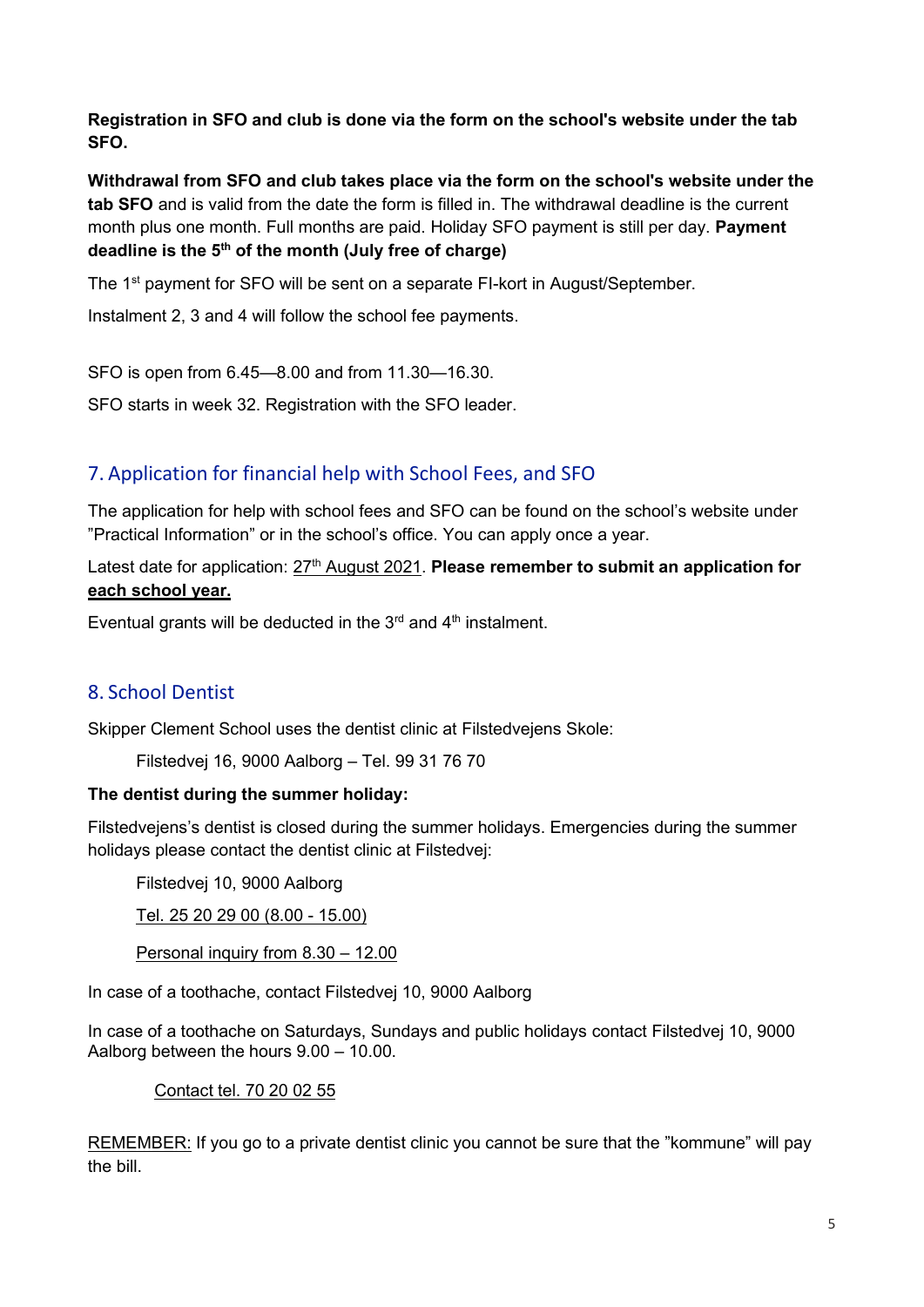#### 9. School Library

All text books must be covered with paper within the  $1<sup>st</sup>$  week.

DO NOT use self-adhesive covering film, cellotape or glue.

Look through all the books before covering. If they are damaged or if the CD is missing, contact us immediately. DO NOT try to repair the books yourself.

Lost or damaged books must be replaced - a Giro will be sent out.

#### 10. Bus Card

Nordjyllands Trafikselskab does not cover Skipper Clement School for issuing school bus cards. It is therefore not possible to order bus cards from us. The school's students must therefore instead use a travel card (Rejsekort) or a commuter card (Pendlerkort).

#### 11. Addresses, telephone, office hours etc.

The School Office is open on all school days from 8.00 – 15.00.

#### Tlf. 98 12 11 88

The School Office is closed from 5/7 to 1/8, both days included.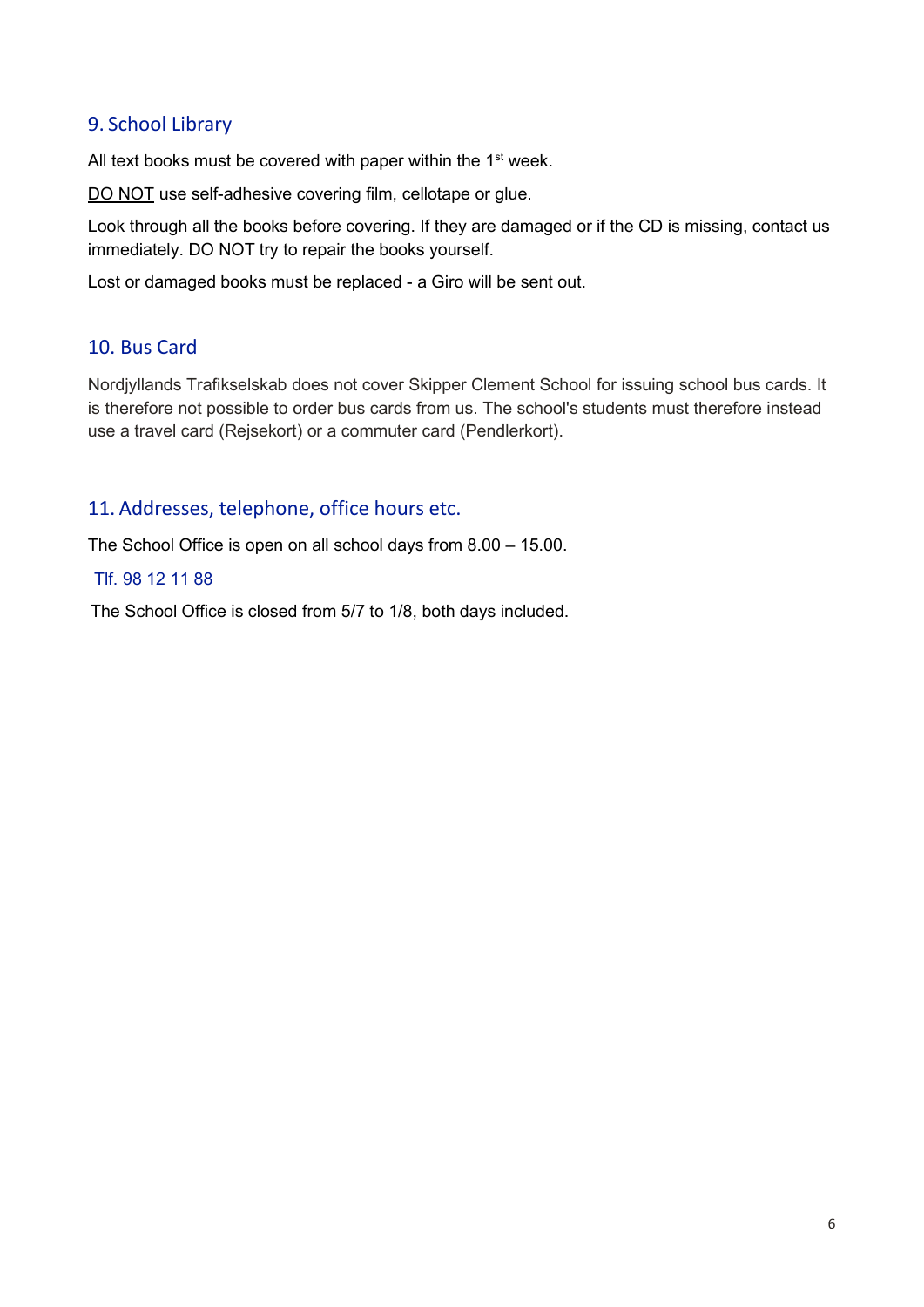#### School Leader

Peter Würtz, tel. 41 32 00 50

Souschef– Danish Department Anne Krogh Rye, tel. 41 32 00 51

Souschef - International Department Jenny Rohd-Thomsen, tel. 41 32 00 53

Department Leader

Jens Gadegaard, tel. 41 32 00 52

#### Leader of SFO

Camilla Kirchoff, tel. 41 32 00 70

Euro Classes Co-ordinator

Claus Gaihede, tel. 22 27 90 43

#### School Board per 1/8 2018

Chairman Sabina Folden, tlf. 93 96 50 70

Deputy Chairman Marit Lund Agerbæk, tlf. 22 91 92 10 Ole Stein, tlf. 26 60 47 01 Lars Jon Andersen, tlf. 20 20 19 26 Louise Esko Refshøj, tlf. 28 69 39 82 Sharelle Vandborg Claus Gaihede